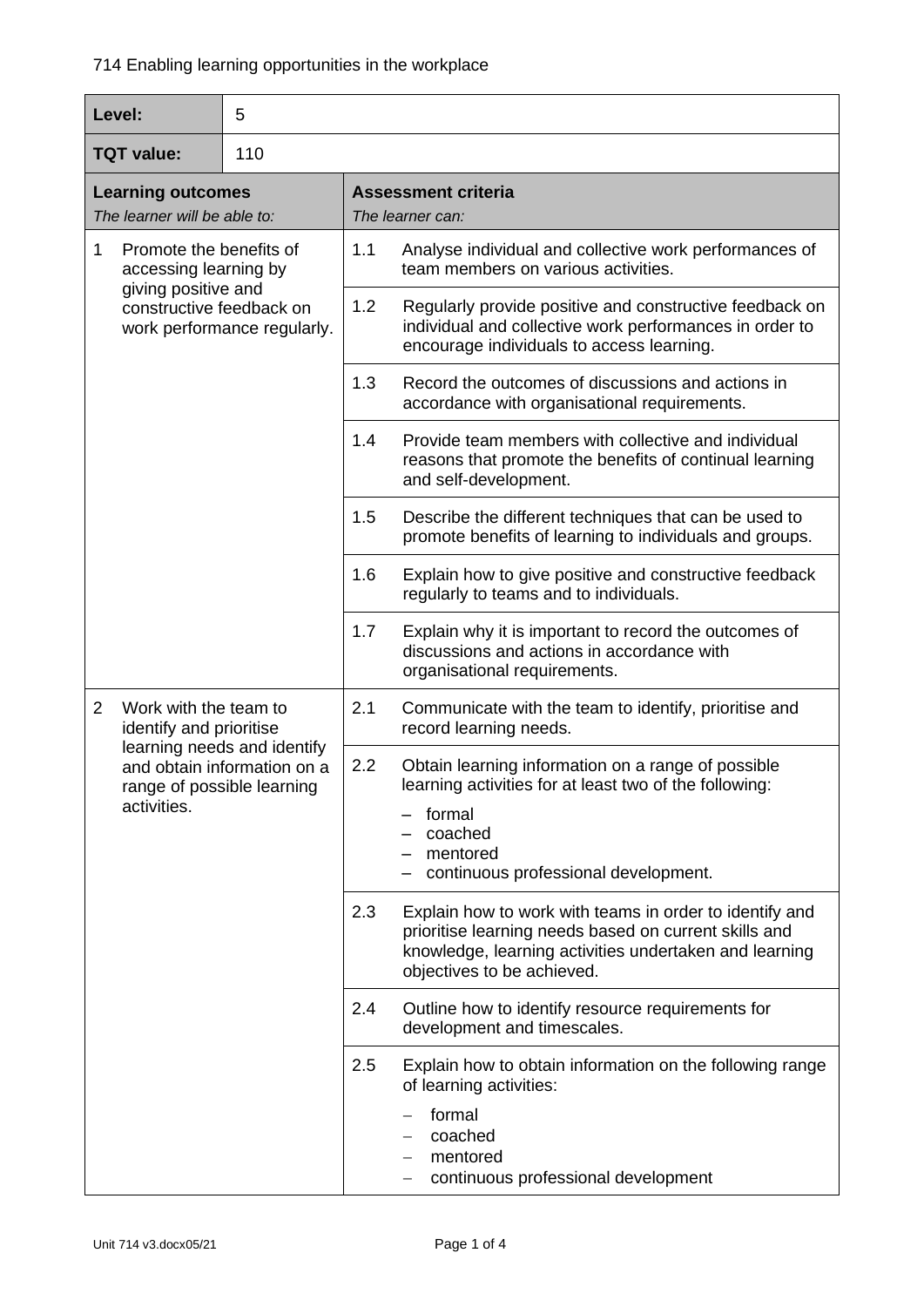714 Enabling learning opportunities in the workplace

| <b>Learning outcomes</b><br>The learner will be able to: |                                                                      | <b>Assessment criteria</b><br>The learner can: |                                                                                                                                                                                       |
|----------------------------------------------------------|----------------------------------------------------------------------|------------------------------------------------|---------------------------------------------------------------------------------------------------------------------------------------------------------------------------------------|
| 3<br>Discuss and plan<br>team members.                   | development needs with                                               | 3.1                                            | Communicate effectively and plan development needs<br>with team members, including but not limited to all of the<br>following key points:                                             |
|                                                          |                                                                      |                                                | - current skills and knowledge<br>learning activities undertaken<br>learning objectives to be achieved<br>$\qquad \qquad -$<br>resource requirements for development<br>timescales.   |
|                                                          |                                                                      | 3.2                                            | Agree and record development needs with team<br>members in accordance with organisational<br>requirements.                                                                            |
|                                                          |                                                                      | 3.3                                            | Explain how to communicate, agree and record<br>development needs with team members in accordance<br>with organisational requirements including but not<br>limited to the following:  |
|                                                          |                                                                      |                                                | - current skills and knowledge<br>- learning activities undertaken<br>learning objectives to be achieved<br>$\qquad \qquad -$<br>resource requirements for development<br>timescales. |
| 4                                                        | Support team members in<br>undertaking learning                      | 4.1                                            | Provide relevant assistance and support to individuals<br>and the team when undertaking learning activities                                                                           |
|                                                          | activities by making efforts<br>to overcome barriers to<br>learning. | 4.2                                            | Identify any relevant barriers to an individual's learning<br>and take actions to help them overcome them.                                                                            |
|                                                          |                                                                      | 4.3                                            | Explain how to support team members and maintain<br>records for them when undertaking the following<br>learning activities:                                                           |
|                                                          |                                                                      |                                                | formal<br>coached<br>mentored<br>qualifications<br>continuous professional development opportunities.                                                                                 |
|                                                          |                                                                      | 4.4                                            | Describe the ways of identifying barriers to learning for<br>both individuals and teams.                                                                                              |
|                                                          |                                                                      | 4.5                                            | Explain how barriers to learning for individuals and<br>teams can be overcome.                                                                                                        |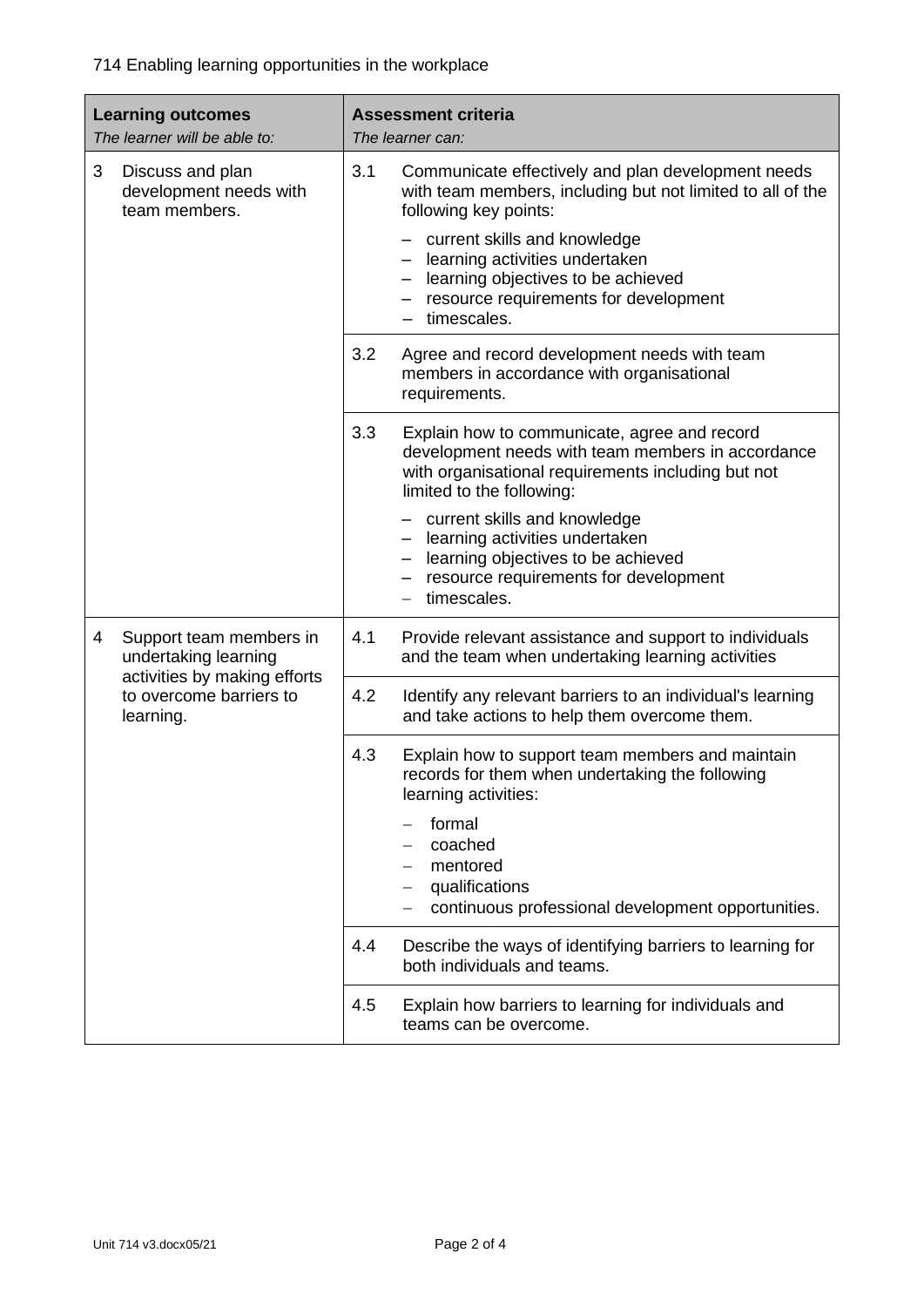| <b>Learning outcomes</b><br>The learner will be able to:                                                                                                                                                      |                                                                                                  | <b>Assessment criteria</b><br>The learner can: |                                                                                                                                                                                      |  |
|---------------------------------------------------------------------------------------------------------------------------------------------------------------------------------------------------------------|--------------------------------------------------------------------------------------------------|------------------------------------------------|--------------------------------------------------------------------------------------------------------------------------------------------------------------------------------------|--|
| 5<br>Communicate the<br>outcomes of the learning<br>activity undertaken with<br>team members to ensure<br>the desired outcomes<br>have been achieved and<br>organisational standards<br>have been maintained. |                                                                                                  | 5.1                                            | Communicate the outcomes of the learning activities<br>undertaken by individuals and the team to ensure<br>organisational standards are maintained.                                  |  |
|                                                                                                                                                                                                               |                                                                                                  | 5.2                                            | Map the learning outcomes from completed learning<br>programmes against the team and individual's pre-<br>identified learning needs.                                                 |  |
|                                                                                                                                                                                                               |                                                                                                  | 5.3                                            | Check that outcomes have been achieved and recorded<br>and a thorough evaluation of the learning activity, post<br>completion, is formally assessed and fed back by team<br>members. |  |
|                                                                                                                                                                                                               |                                                                                                  | 5.4                                            | Explain how to work with team members to evaluate<br>learning activities undertaken.                                                                                                 |  |
|                                                                                                                                                                                                               |                                                                                                  | 5.5                                            | Describe how to ensure desired outcomes from learning<br>activities have been achieved and recorded through<br>completion of the following documents:                                |  |
|                                                                                                                                                                                                               |                                                                                                  |                                                | formal appraisal<br>interim appraisal<br>written report<br>references<br>organisational standard evaluation form.                                                                    |  |
| 6                                                                                                                                                                                                             | Update development plans<br>with team members and<br>ensure records of plan are<br>kept updated. | 6.1                                            | Review team members individual development plans and<br>contribute towards them, amend the plans following<br>completed learning activities and/or identified learning<br>needs.     |  |
|                                                                                                                                                                                                               |                                                                                                  | 6.2                                            | Ensure records of the development plans are kept<br>updated and communicated with team members.                                                                                      |  |
|                                                                                                                                                                                                               |                                                                                                  | 6.3                                            | Explain how to update development plans with team<br>members by contributing towards learning plans in<br>accordance with organisational requirements.                               |  |